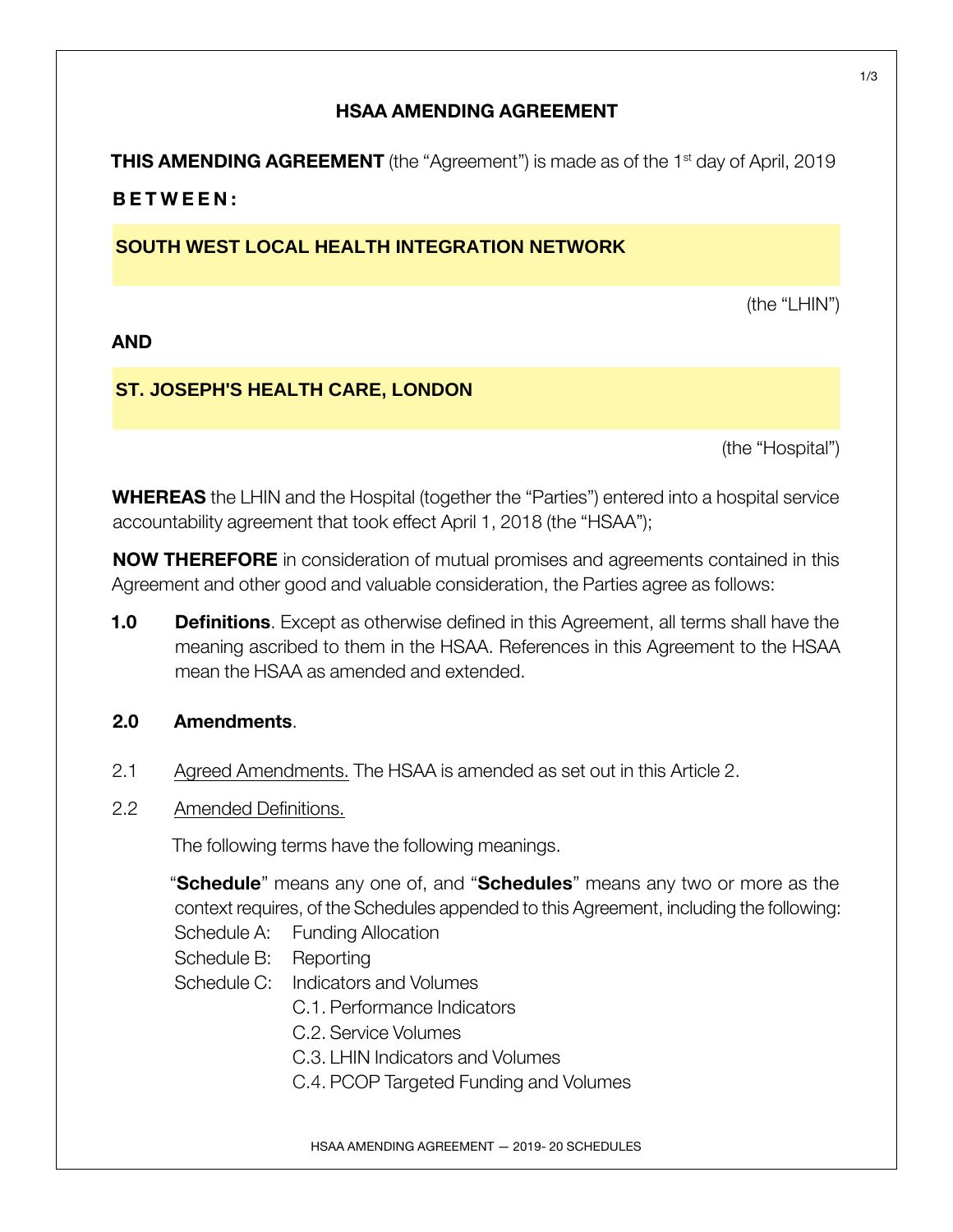- 2.3 Term. This Agreement and the HSAA will terminate on March 31, 2020.
- **3.0 Effective Date**. The amendments set out in Article 2 shall take effect on April 1, 2019. All other terms of the HSAA shall remain in full force and effect.
- **4.0 Governing Law**. This Agreement and the rights, obligations and relations of the Parties will be governed by and construed in accordance with the laws of the Province of Ontario and the federal laws of Canada applicable therein.
- **5.0 Counterparts**. This Agreement may be executed in any number of counterparts, each of which will be deemed an original, but all of which together will constitute one and the same instrument.

THE BALANCE OF THIS PAGE IS INTENTIONALLY LEFT BLANK.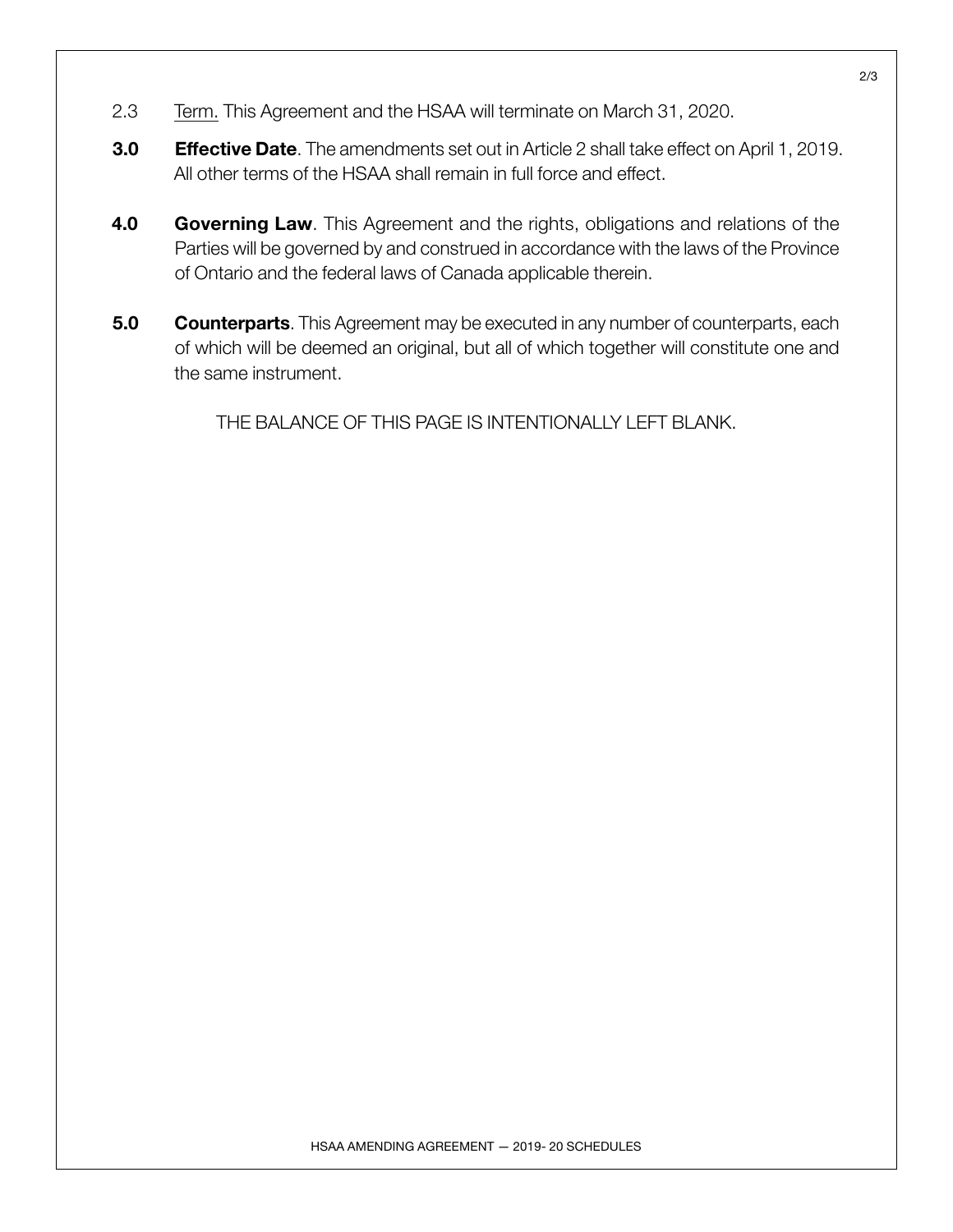**6.0 Entire Agreement**. This Agreement constitutes the entire agreement between the Parties with respect to the subject matter contained in this Agreement and supersedes all prior oral or written representations and agreements.

**IN WITNESS WHEREOF** the Parties have executed this Agreement on the dates set out below.

### **SOUTH WEST LOCAL HEALTH INTEGRATION NETWORK**

By: DATE And by: DATE By: DATE And by: DATE Andrew Chunilall, Acting Board Chair Renato Discenza, Interim Chief Executive Officer **ST. JOSEPH'S HEALTH CARE, LONDON**  Margaret Kellow, Board Chair Gillian Kernaghan, President & Chief Executive Officer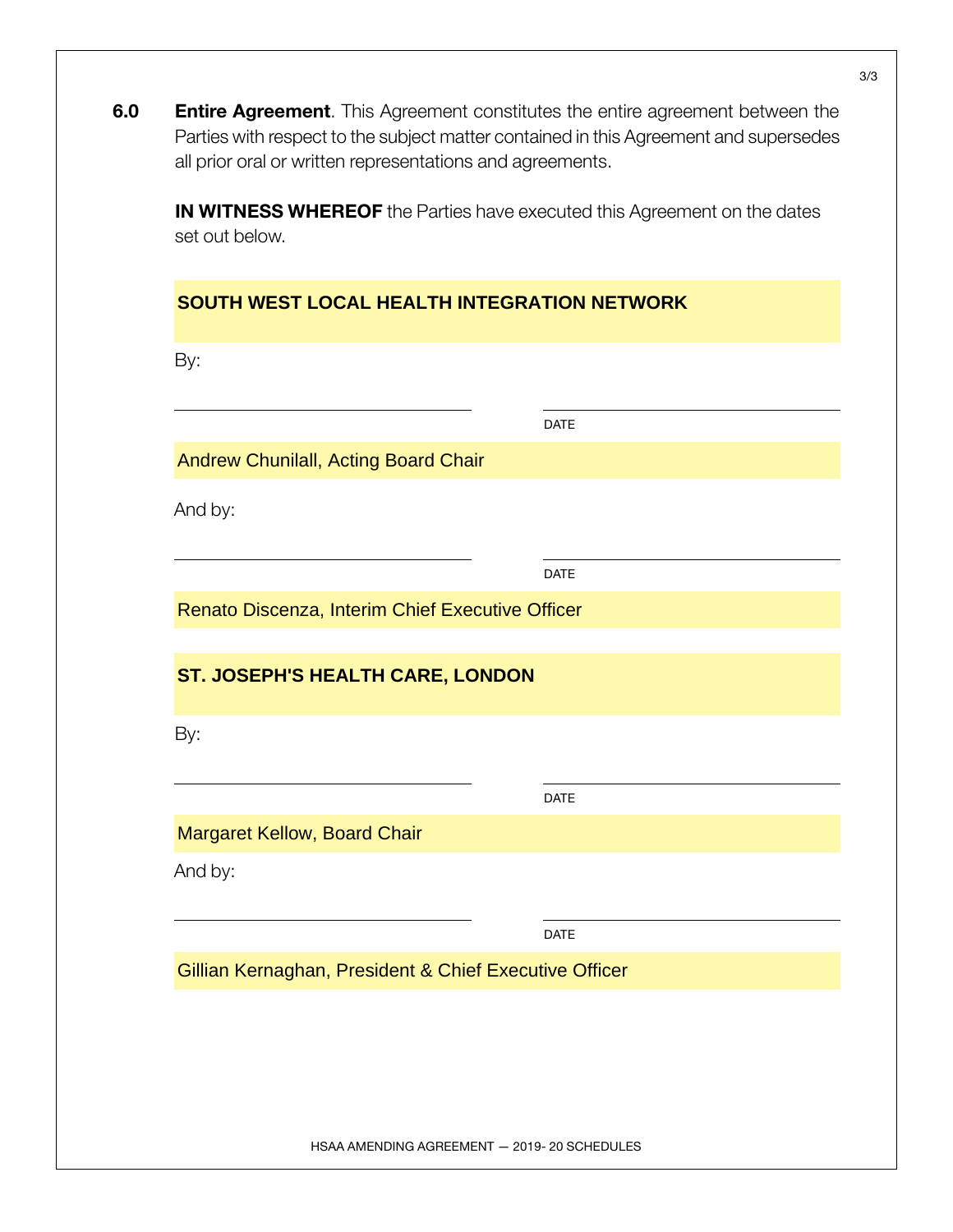Facility #: Hospital Name: 714 St. Joseph's Health Care London

Hospital Legal Name:

St. Joseph's Health Care London

# **2019-2020 Schedule A Funding Allocation**

|                                                       | 2019-2020                                |  |
|-------------------------------------------------------|------------------------------------------|--|
|                                                       | [1] Estimated Funding Allocation         |  |
| <b>Section 1: FUNDING SUMMARY</b>                     |                                          |  |
| <b>LHIN FUNDING</b>                                   | [2] Base                                 |  |
| LHIN Global Allocation (Includes Sec. 3)              | \$171,985,488                            |  |
| Health System Funding Reform: HBAM Funding            | \$90,442,934                             |  |
| Health System Funding Reform: QBP Funding (Sec. 2)    | \$6,159,205                              |  |
| Post Construction Operating Plan (PCOP)               | \$18,101,700<br>[2] Incremental/One-Time |  |
| Wait Time Strategy Services ("WTS") (Sec. 3)          | \$812,550<br>\$0                         |  |
| Provincial Program Services ("PPS") (Sec. 4)          | \$0<br>\$0                               |  |
| Other Non-HSFR Funding (Sec. 5)                       | \$19,138,942<br>\$697,962                |  |
| <b>Sub-Total LHIN Funding</b>                         | \$306,640,819<br>\$697,962               |  |
| <b>NON-LHIN FUNDING</b>                               |                                          |  |
| [3] Cancer Care Ontario and the Ontario Renal Network | \$7,112,468                              |  |
| Recoveries and Misc. Revenue                          | \$53,831,945                             |  |
| Amortization of Grants/Donations Equipment            | \$3,992,662                              |  |
| OHIP Revenue and Patient Revenue from Other Payors    | \$16,673,181                             |  |
| Differential & Copayment Revenue                      | \$1,790,349                              |  |
| <b>Sub-Total Non-LHIN Funding</b>                     | \$83,400,605                             |  |
|                                                       |                                          |  |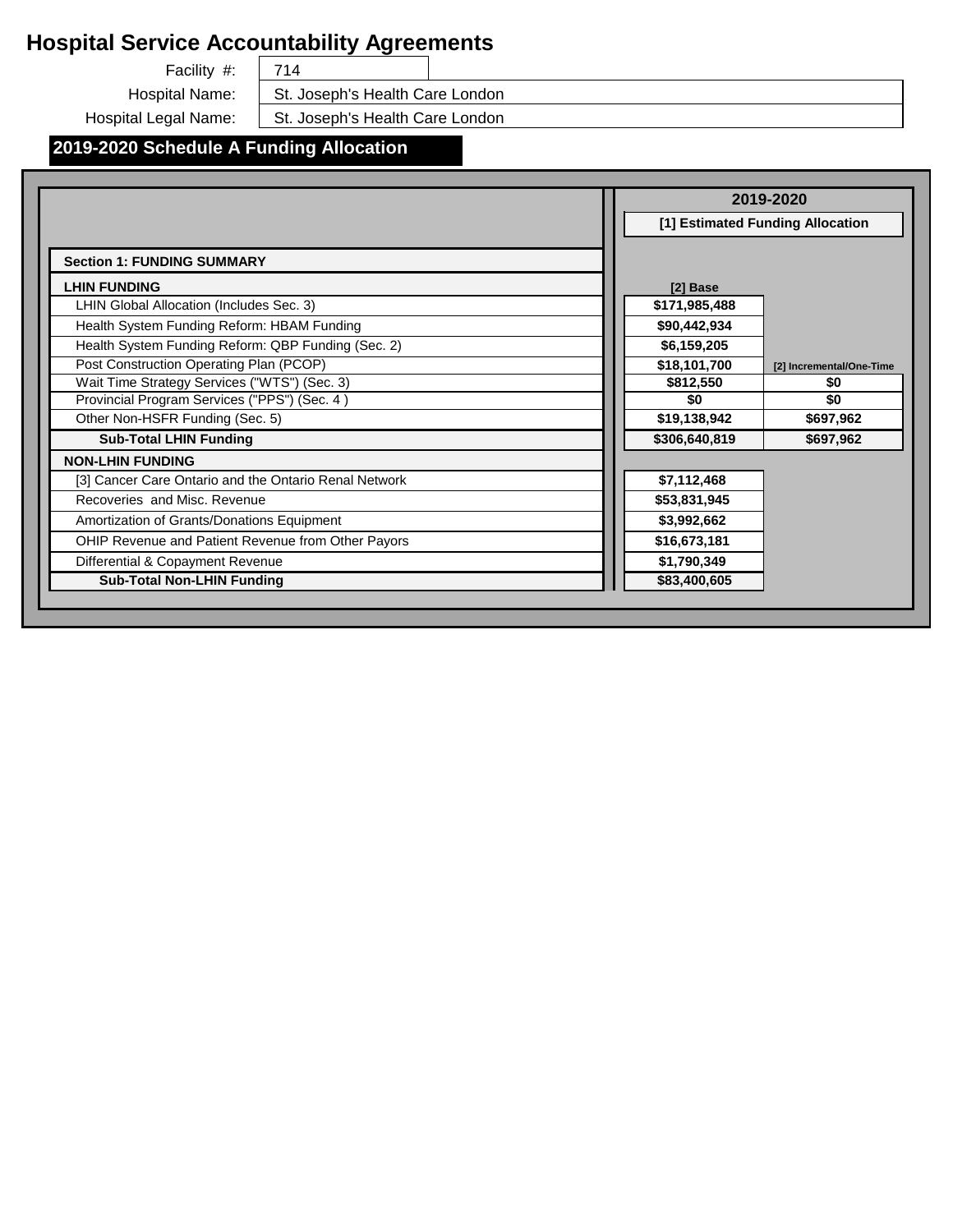Facility #:  $\begin{array}{|c|c|} \hline \end{array}$  714

Hospital Name: | St. Joseph's Health Care London

Hospital Legal Name: St. Joseph's Health Care London

## **2019-2020 Schedule A Funding Allocation**

|                                                                                                                                 |                | 2019-2020                        |
|---------------------------------------------------------------------------------------------------------------------------------|----------------|----------------------------------|
|                                                                                                                                 |                | [1] Estimated Funding Allocation |
|                                                                                                                                 |                |                                  |
| Section 2: HSFR - Quality-Based Procedures                                                                                      | <b>Volume</b>  | [4] Allocation                   |
| Acute Inpatient Stroke Hemorrhage                                                                                               | $\bf{0}$       | \$0                              |
| Acute Inpatient Stroke Ischemic or Unspecified                                                                                  | $\bf{0}$       | \$0                              |
| Acute Inpatient Stroke Transient Ischemic Attack (TIA)                                                                          | $\bf{0}$       | \$0                              |
| Stroke Endovascular Treatment (EVT)                                                                                             | 0              | \$0                              |
| Hip Replacement BUNDLE (Unilateral)                                                                                             | $\bf{0}$       | \$0                              |
| Knee Replacement BUNDLE (Unilateral)                                                                                            | $\bf{0}$       | \$0                              |
| Acute Inpatient Primary Unilateral Hip Replacement                                                                              | $\bf{0}$       | \$0                              |
| Rehabilitation Inpatient Primary Unlilateral Hip Replacement                                                                    | 42             | \$248,346                        |
| Elective Hips - Outpatient Rehab for Primary Hip Replacement                                                                    | 0              | \$0                              |
| Acute Inpatient Primary Unilateral Knee Replacement                                                                             | $\bf{0}$       | \$0                              |
|                                                                                                                                 |                |                                  |
| Rehabilitation Inpatient Primary Unlilateral Knee Replacement<br>Elective Knees - Outpatient Rehab for Primary Knee Replacement | 46<br>$\bf{0}$ | \$277,473                        |
| Acute Inpatient Primary Bilateral Joint Replacement (Hip/Knee)                                                                  | 0              | \$0<br>\$0                       |
| Rehab Inpatient Primary Bilateral Hip/Knee Replacement                                                                          | $\bf{0}$       | \$0                              |
| Rehab Outpatient Primary Bilateral Hip/Knee Replacement                                                                         | 0              | \$0                              |
| Acute Inpatient Hip Fracture                                                                                                    | 0              | \$0                              |
| Knee Arthroscopy                                                                                                                | $\bf{0}$       | \$0                              |
| Acute Inpatient Congestive Heart Failure                                                                                        | $\bf{0}$       | \$0                              |
| Acute Inpatient Chronic Obstructive Pulmonary Disease                                                                           | $\bf{0}$       | \$0                              |
| Acute Inpatient Pneumonia                                                                                                       | 0              | \$0                              |
| Acute Inpatient Non-Cardiac Vascular Aortic Aneurysm excluding Advanced Pathway                                                 | $\bf{0}$       | \$0                              |
| Acute Inpatient Non-Cardiac Vascular Lower Extremity Occlusive Disease                                                          | $\bf{0}$       | \$0                              |
| Acute Inpatient Tonsillectomy                                                                                                   | 5              | \$6,297                          |
| <b>Unilateral Cataract Day Surgery</b>                                                                                          | 5,215          | \$2,708,576                      |
| <b>Retinal Disease</b>                                                                                                          | $\bf{0}$       | \$0                              |
| Non-Routine and Bilateral Cataract Day Surgery                                                                                  | 69             | \$63,510                         |
| <b>Corneal Transplants</b>                                                                                                      | 124            | \$147,475                        |
| Non-Emergent Spine (Non-Instrumented - Day Surgery)                                                                             | $\bf{0}$       | \$0                              |
| Non-Emergent Spine (Non-Instrumented - Inpatient Surgery)                                                                       | 0              | \$0                              |
| Non-Emergent Spine (Instrumented - Inpatient Surgery)                                                                           | $\bf{0}$       | $\overline{50}$                  |
| Shoulder (Arthroplasties)                                                                                                       | 65             | \$501,903                        |
| Shoulder (Reverse Arthroplasties)                                                                                               | 146            | \$1,534,719                      |
| Shoulder (Repairs)                                                                                                              | 186            | \$548,921                        |
| Shoulder (Other)                                                                                                                | 47             | \$121,985                        |
| <b>Sub-Total Quality Based Procedure Funding</b>                                                                                | 5.945          | \$6,159,205                      |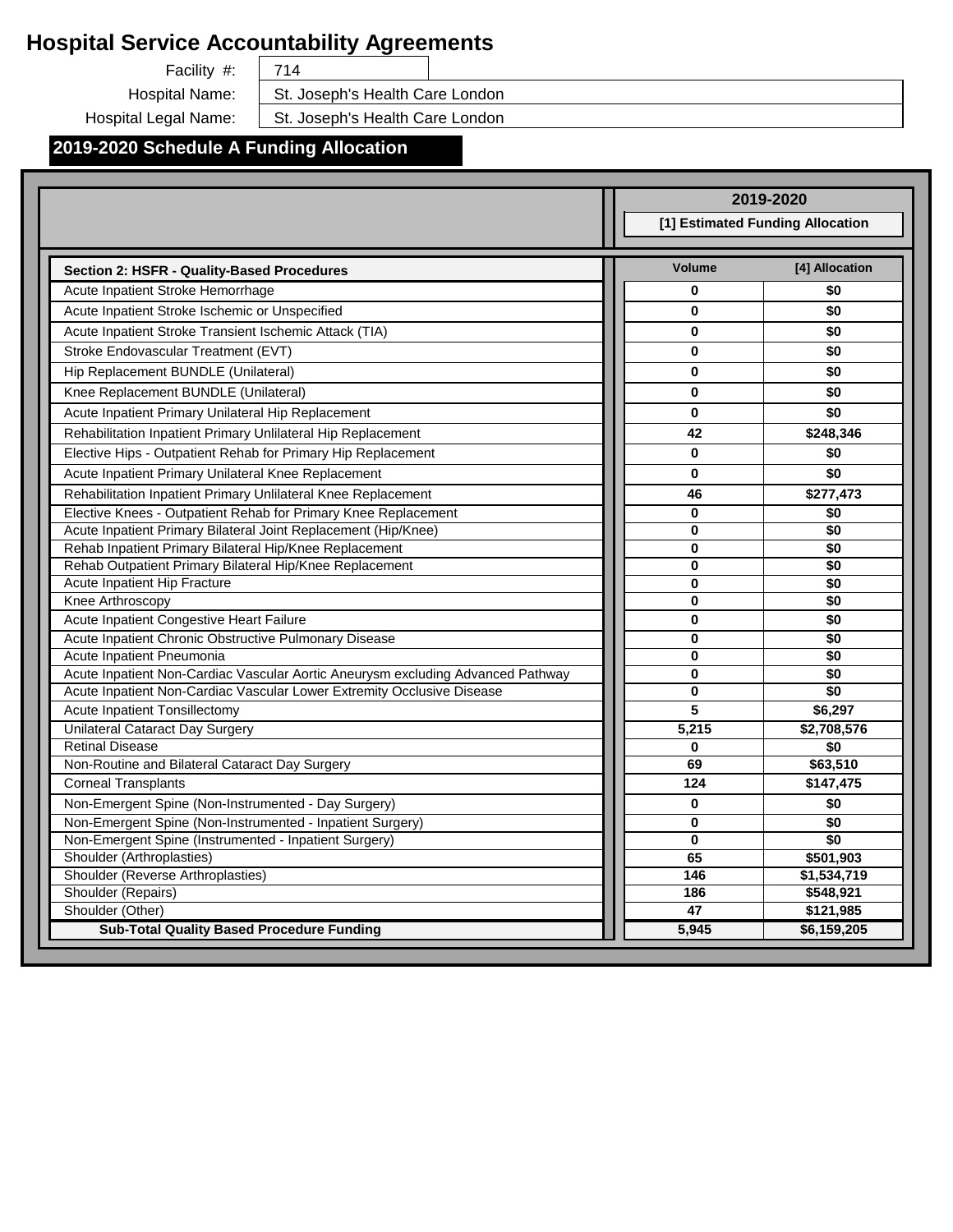Facility #:  $\begin{array}{|c|c|} \hline \end{array}$  714

Hospital Name: | St. Joseph's Health Care London

Hospital Legal Name: St. Joseph's Health Care London

### **2019-2020 Schedule A Funding Allocation**

|                                                                                                                                                               |              | 2019-2020                             |
|---------------------------------------------------------------------------------------------------------------------------------------------------------------|--------------|---------------------------------------|
|                                                                                                                                                               |              | [1] Estimated Funding Allocation      |
|                                                                                                                                                               |              |                                       |
| Section 3: Wait Time Strategy Services ("WTS")                                                                                                                | [2] Base     | [2] Incremental Base                  |
| <b>General Surgery</b>                                                                                                                                        | \$0          | \$0                                   |
| <b>Pediatric Surgery</b>                                                                                                                                      | \$0          | \$0                                   |
| Hip & Knee Replacement - Revisions                                                                                                                            | \$0          | \$0                                   |
| Magnetic Resonance Imaging (MRI)                                                                                                                              | \$728,000    | \$0                                   |
| Ontario Breast Screening Magnetic Resonance Imaging (OBSP MRI)                                                                                                | \$33,800     | \$0                                   |
| Computed Tomography (CT)                                                                                                                                      | \$50,750     | \$0                                   |
| <b>Sub-Total Wait Time Strategy Services Funding</b>                                                                                                          | \$812,550    | \$0                                   |
| Section 4: Provincial Priority Program Services ("PPS")                                                                                                       | [2] Base     | [2] Incremental/One-Time              |
| Cardiac Surgery                                                                                                                                               | \$0          | \$0                                   |
| <b>Other Cardiac Services</b>                                                                                                                                 | \$0          | \$0                                   |
| Organ Transplantation                                                                                                                                         | \$0          | \$0                                   |
| Neurosciences                                                                                                                                                 | \$0          | \$0                                   |
| <b>Bariatric Services</b>                                                                                                                                     | \$0          | \$0                                   |
| Regional Trauma                                                                                                                                               | \$0          | \$0                                   |
| Sub-Total Provincial Priority Program Services Funding                                                                                                        | \$0          | \$0                                   |
|                                                                                                                                                               |              |                                       |
| <b>Section 5: Other Non-HSFR</b>                                                                                                                              | [2] Base     | [2] Incremental/One-Time<br>\$697,962 |
| LHIN One-time payments                                                                                                                                        | \$0          |                                       |
| MOH One-time payments                                                                                                                                         | \$0          | \$0                                   |
| <b>LHIN/MOH Recoveries</b>                                                                                                                                    | \$0          |                                       |
| Other Revenue from MOHLTC                                                                                                                                     | \$19,788,515 |                                       |
| Paymaster                                                                                                                                                     | (\$649,573)  |                                       |
| <b>Sub-Total Other Non-HSFR Funding</b>                                                                                                                       | \$19,138,942 | \$697,962                             |
| Section 6: Other Funding                                                                                                                                      |              |                                       |
| (Info. Only. Funding is already included in Sections 1-4 above)                                                                                               | [2] Base     | [2] Incremental/One-Time              |
| Grant in Lieu of Taxes (Inc. in Global Funding Allocation Sec. 1)                                                                                             | \$0          | \$0                                   |
| [3] Ontario Renal Network Funding (Inc. in Cancer Care Ontario Funding Sec. 4)                                                                                | \$0          | \$0                                   |
| <b>Sub-Total Other Funding</b>                                                                                                                                | \$0          | \$0                                   |
| [1] Estimated funding allocations.                                                                                                                            |              |                                       |
| [2] Funding allocations are subject to change year over year.                                                                                                 |              |                                       |
| [3] Funding provided by Cancer Care Ontario, not the LHIN.                                                                                                    |              |                                       |
| [4] All QBP Funding is fully recoverable in accordance with Section 5.6 of the H-SAA. QBP Funding is not base funding for the purposes of<br>the BOND policy. |              |                                       |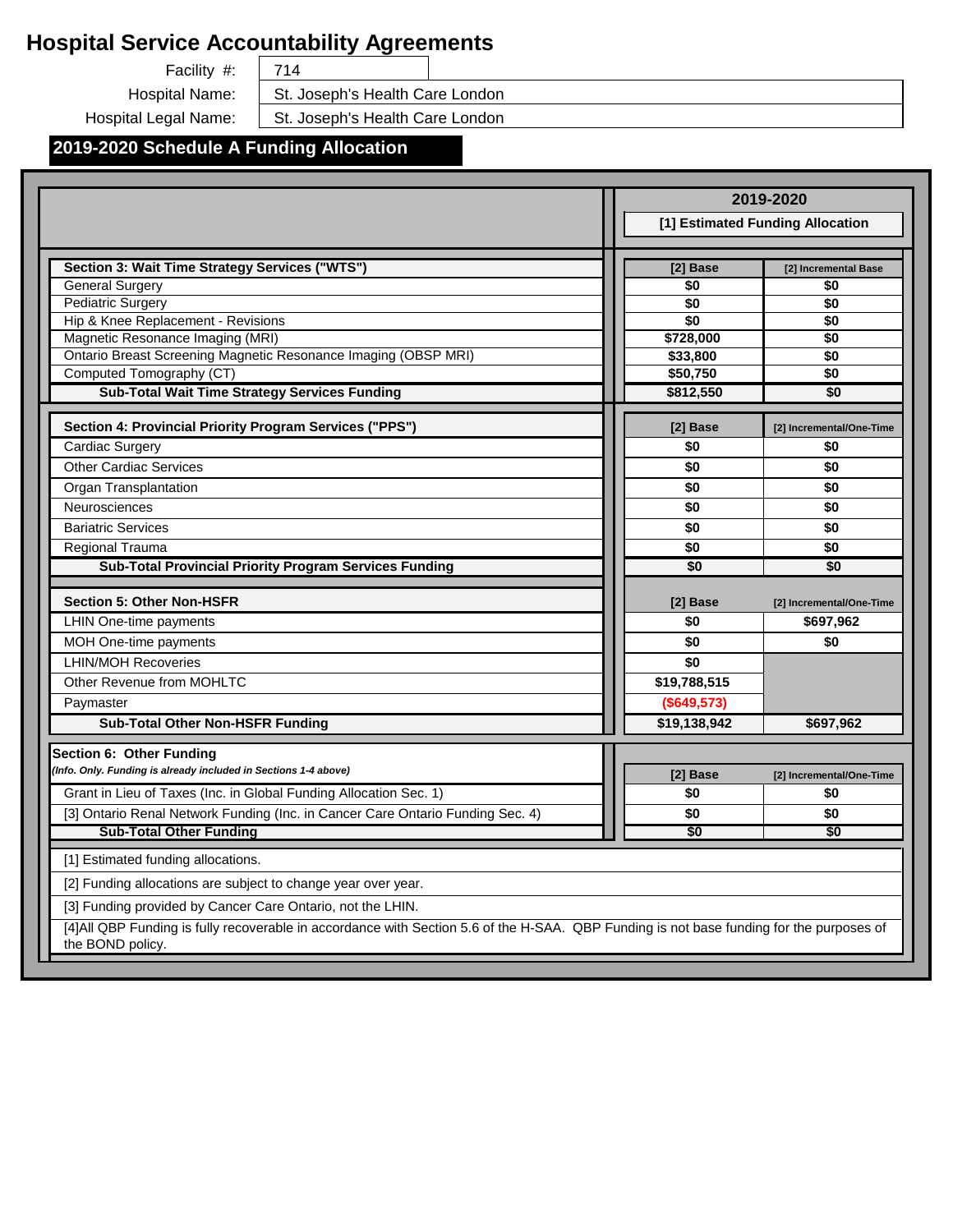| Facility #:           | 714                             |
|-----------------------|---------------------------------|
| <b>Hospital Name:</b> | St. Joseph's Health Care London |
| Hospital Legal Name:  | St. Joseph's Health Care London |

`

# **2019-2020 Schedule B: Reporting Requirements**

| Q2 - April 01 to September 30                                            | 31 October 2019  |
|--------------------------------------------------------------------------|------------------|
| Q3 - October 01 to December 31                                           | 31 January 2020  |
| Q4 - January 01 to March 31                                              | 31 May 2020      |
| 2. Hospital Quartery SRI Reports and Supplemental Reporting as Necessary |                  |
| Q2 - April 01 to September 30                                            | 07 November 2019 |
| Q3 - October 01 to December 31                                           | 07 February 2020 |
| Q4 - January 01 to March 31                                              | 7 June 2020      |
| Year End                                                                 | 30 June 2020     |
| 3. Audited Financial Statements                                          |                  |
| <b>Fiscal Year</b>                                                       | 30 June 2020     |
| 4. French Language Services Report                                       |                  |
| <b>Fiscal Year</b>                                                       | 30 April 2020    |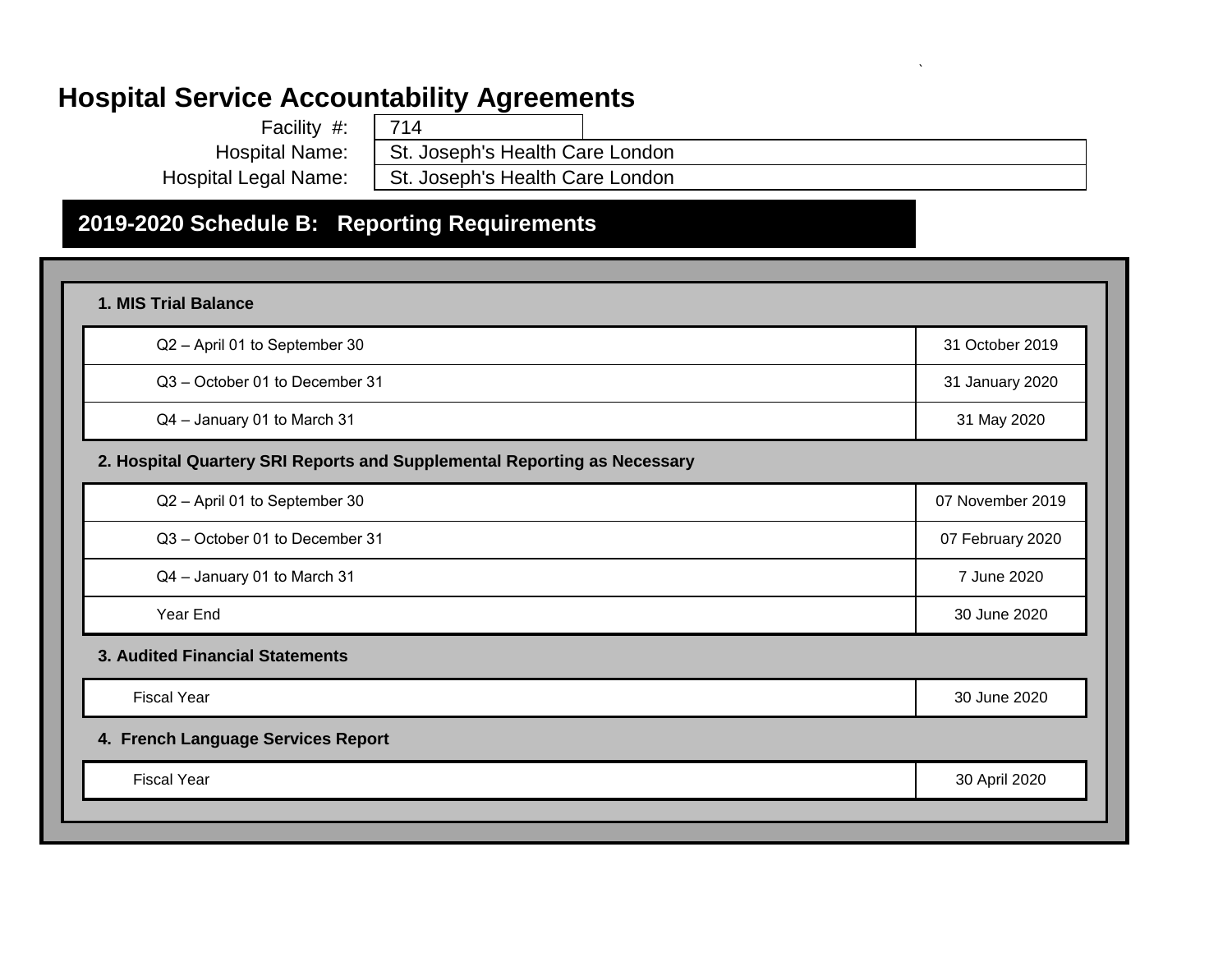Facility #: Hospital Name: Hospital Legal Name: Site Name:

**714 St. Joseph's Health Care London St. Joseph's Health Care London**

**TOTAL ENTITY**

#### **2019-2020 Schedule C1 Performance Indicators**

| *Performance Indicators                                                                                        | <b>Measurement</b><br>Unit | <b>Performance Target</b><br>2019-2020 | Performance<br><b>Standard</b><br>2019-2020 |
|----------------------------------------------------------------------------------------------------------------|----------------------------|----------------------------------------|---------------------------------------------|
| 90th Percentile Emergency Department (ED) length of stay for Non-Admitted High Acuity (CTAS I-III)<br>Patients | Hours                      | N/A                                    | N/A                                         |
| 90th Percentile Emergency Department (ED) length of stay for Non-Admitted Low Acuity (CTAS IV-V)<br>Patients   | Hours                      | N/A                                    | N/A                                         |
| Percent of Priority 2, 3 and 4 Cases Completed within Access Targets for Hip Replacements                      | Percent                    | N/A                                    | N/A                                         |
| Percent of Priority 2, 3 and 4 Cases Completed within Access Targets for Knee Replacements                     | Percent                    | N/A                                    | N/A                                         |
| Percent of Priority 2, 3 and 4 Cases Completed within Access Targets for MRI                                   | Percent                    | 70.4%                                  | $>= 63.4%$                                  |
| Percent of Priority 2, 3 and 4 Cases Completed within Access Targets for CT Scans                              | Percent                    | 87.3%                                  | $>= 78.4%$                                  |
| Readmissions to Own Facility within 30 days for selected HBAM Inpatient Grouper (HIG) Conditions               | Percent                    | N/A                                    | N/A                                         |
| Rate of Hospital Acquired Clostridium Difficile Infections                                                     | Rate                       | 0.00                                   | $\leq 0.02$                                 |
| <b>Explanatory Indicators</b>                                                                                  | <b>Measurement</b><br>Unit |                                        |                                             |
| 90th Percentile Time to Disposition Decision (Admitted Patients)                                               | Hours                      |                                        |                                             |
| Percent of Stroke/TIA Patients Admitted to a Stroke Unit During Their Inpatient Stay                           | Percent                    |                                        |                                             |
| Hospital Standardized Mortality Ratio (HSMR)                                                                   | Ratio                      |                                        |                                             |
| Rate of Ventilator-Associated Pneumonia                                                                        | Rate                       |                                        |                                             |
| <b>Central Line Infection Rate</b>                                                                             | Rate                       |                                        |                                             |
| Rate of Hospital Acquired Methicillin Resistant Staphylococcus Aureus Bacteremia                               | Rate                       |                                        |                                             |
|                                                                                                                | Percentage                 |                                        |                                             |
| Percent of Priority 2, 3, and 4 cases completed within Access targets for Cardiac By-Pass Surgery              |                            |                                        |                                             |
| Percent of Priority 2, 3, and 4 cases completed within Access targets for Cancer Surgery                       | Percentage                 |                                        |                                             |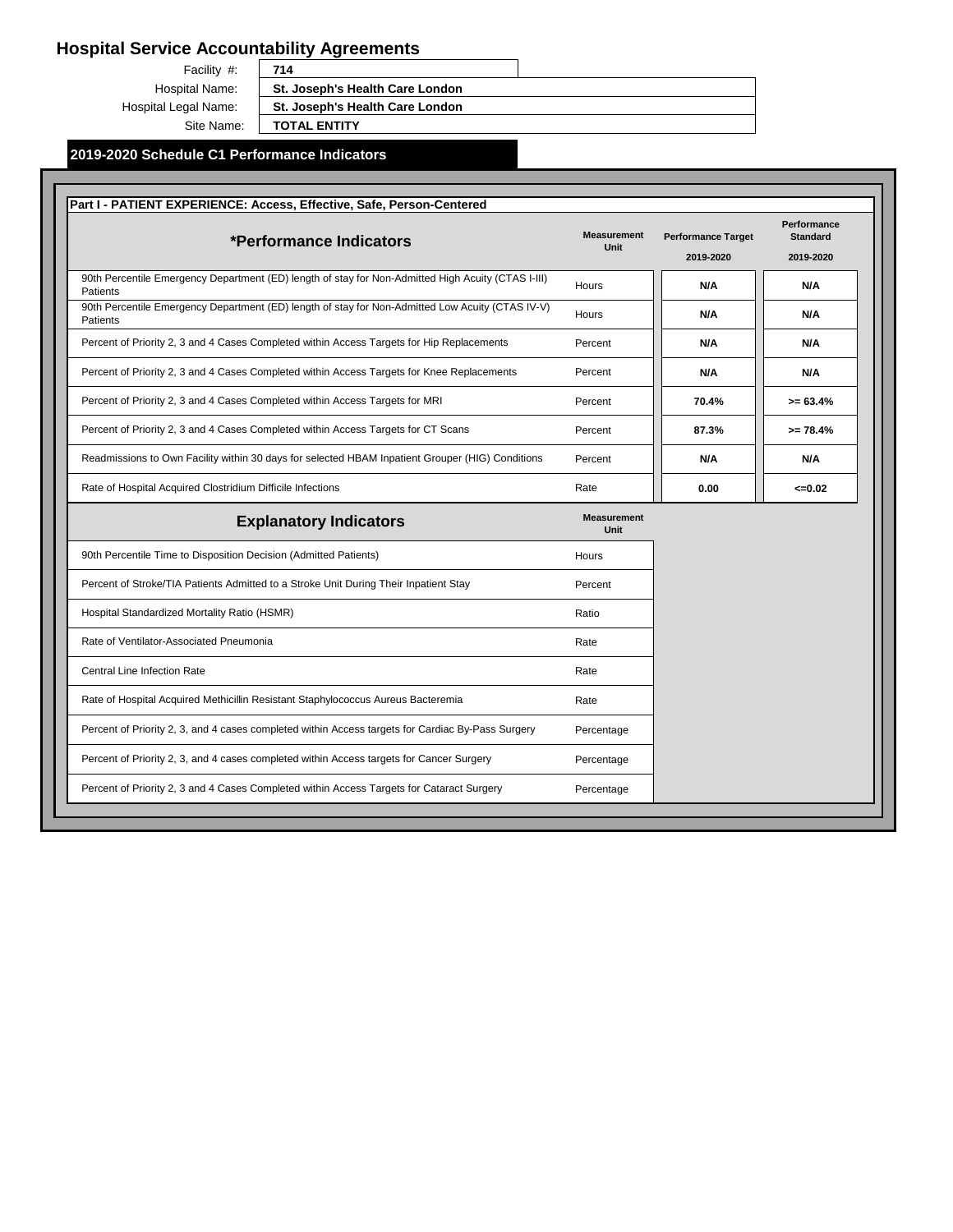Facility #: Hospital Name: Hospital Legal Name: Site Name:

**714 St. Joseph's Health Care London St. Joseph's Health Care London TOTAL ENTITY**

#### **2019-2020 Schedule C1 Performance Indicators**

| Part II - ORGANIZATION HEALTH - EFFICIENCY, APPROPRIATELY RESOURCED, EMPLOYEE EXPERIENCE, GOVERNANCE |                            |                                        |                                             |
|------------------------------------------------------------------------------------------------------|----------------------------|----------------------------------------|---------------------------------------------|
| *Performance Indicators                                                                              | <b>Measurement</b><br>Unit | <b>Performance Target</b><br>2019-2020 | Performance<br><b>Standard</b><br>2019-2020 |
| Current Ratio (Consolidated - All Sector Codes and fund types)                                       | Ratio                      | 1.73                                   | $>= 1.56$                                   |
| Total Margin (Consolidated - All Sector Codes and fund types)                                        | Percentage                 | $0.99\%$                               | $>=0.0\%$                                   |
| <b>Explanatory Indicators</b>                                                                        | <b>Measurement</b><br>Unit |                                        |                                             |
| Total Margin (Hospital Sector Only)                                                                  | Percentage                 |                                        |                                             |
| Adjusted Working Funds/ Total Revenue %                                                              | Percentage                 |                                        |                                             |

| *Performance Indicators                                                           | <b>Measurement</b><br>Unit | <b>Performance Target</b><br>2019-2020 | Performance<br><b>Standard</b><br>2019-2020 |
|-----------------------------------------------------------------------------------|----------------------------|----------------------------------------|---------------------------------------------|
| Alternate Level of Care (ALC) Rate                                                | Percentage                 | 10.00%                                 | $\leq$ 12.7%                                |
| <b>Explanatory Indicators</b>                                                     | <b>Measurement</b><br>Unit |                                        |                                             |
| Percentage of Acute Alternate Level of Care (ALC) Days (Closed Cases)             | Percentage                 |                                        |                                             |
| Repeat Unscheduled Emergency Visits Within 30 Days For Mental Health Conditions   | Percentage                 |                                        |                                             |
| Repeat Unscheduled Emergency Visits Within 30 Days For Substance Abuse Conditions | Percentage                 |                                        |                                             |

**Part IV - LHIN Specific Indicators and Performance targets: See Schedule C3**

**Targets for future years of the Agreement will be set during the Annual Refresh process. \*Refer to 2019-2020 H-SAA Indicator Technical Specification for further details.**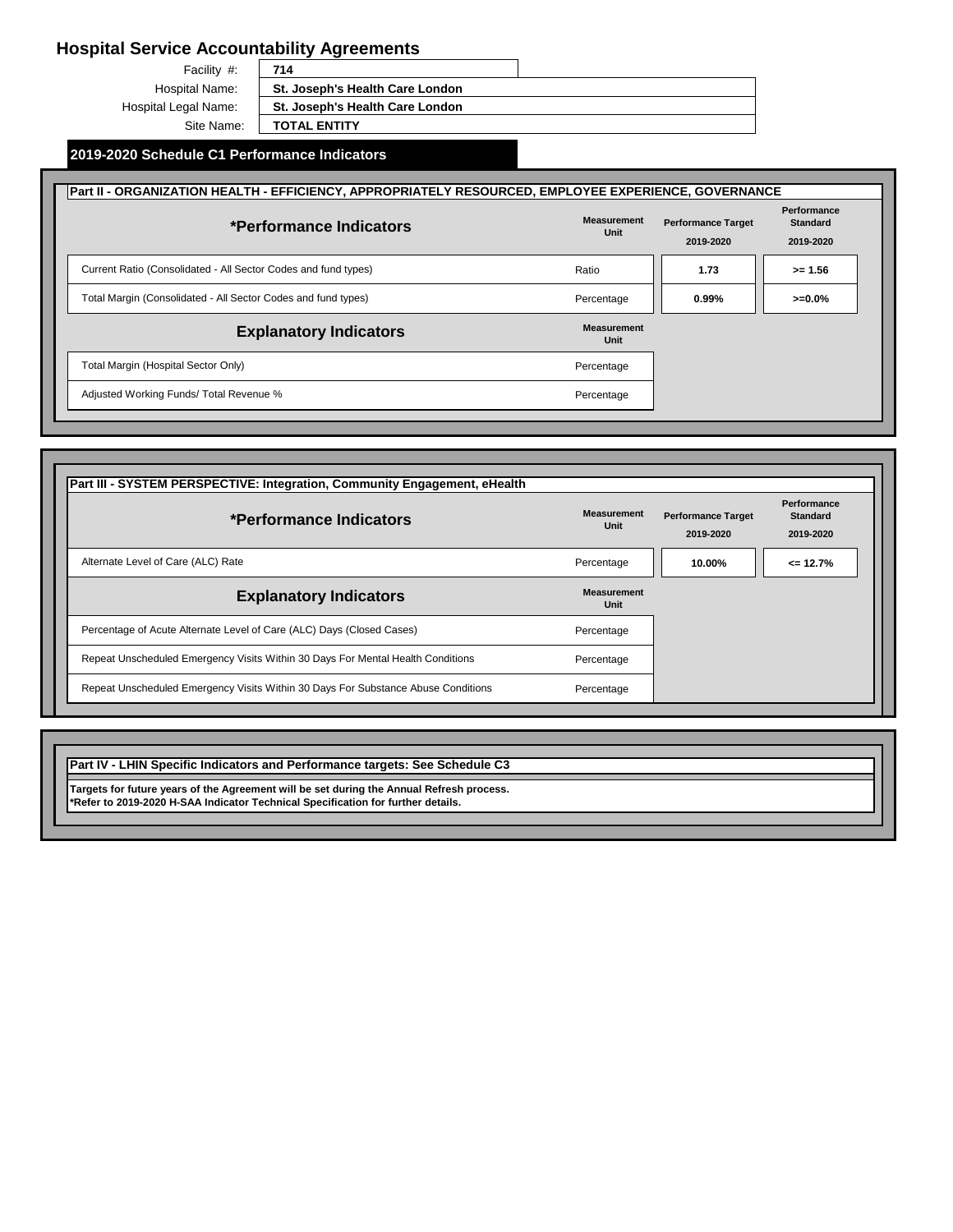**Facility #: Hospital Name:** St. Joseph's Health Care London<br>**Hospital Legal Name:** St. Joseph's Health Care London

714

St. Joseph's Health Care London

**2019-2020 Schedule C2 Service Volumes**

| <b>Clinical Activity and Patient Services</b> | <b>Measurement Unit</b>      | <b>Performance Target</b><br>2019-2020 | <b>Performance Standard</b><br>2019-2020 |
|-----------------------------------------------|------------------------------|----------------------------------------|------------------------------------------|
| Ambulatory Care                               | <b>Visits</b>                | 454,583                                | $>= 427,308$ and $<= 481,858$            |
| <b>Complex Continuing Care</b>                | <b>Weighted Patient Days</b> | 33,744                                 | $>= 30,370$ and $<= 37,119$              |
| Day Surgery                                   | <b>Weighted Cases</b>        | 4,986                                  | $>= 4,487$ and $<= 5,484$                |
| Elderly Capital Assistance Program (ELDCAP)   | Patient Days                 | 0                                      | $\overline{\phantom{a}}$                 |
| <b>Emergency Department</b>                   | <b>Weighted Cases</b>        | 1,720                                  | $>= 1,548$ and $<= 1,892$                |
| <b>Emergency Department and Urgent Care</b>   | <b>Visits</b>                | 42,000                                 | $>= 33,600$ and $<= 50,400$              |
| Inpatient Mental Health                       | Patient Days                 | 81,600                                 | $>= 76,704$ and $<= 86,496$              |
| Inpatient Rehabilitation Days                 | <b>Patient Days</b>          | 37,346                                 | $>= 35,105$ and $<= 39,587$              |
| <b>Total Inpatient Acute</b>                  | <b>Weighted Cases</b>        | 2,350                                  | $>= 2,115$ and $<= 2,585$                |